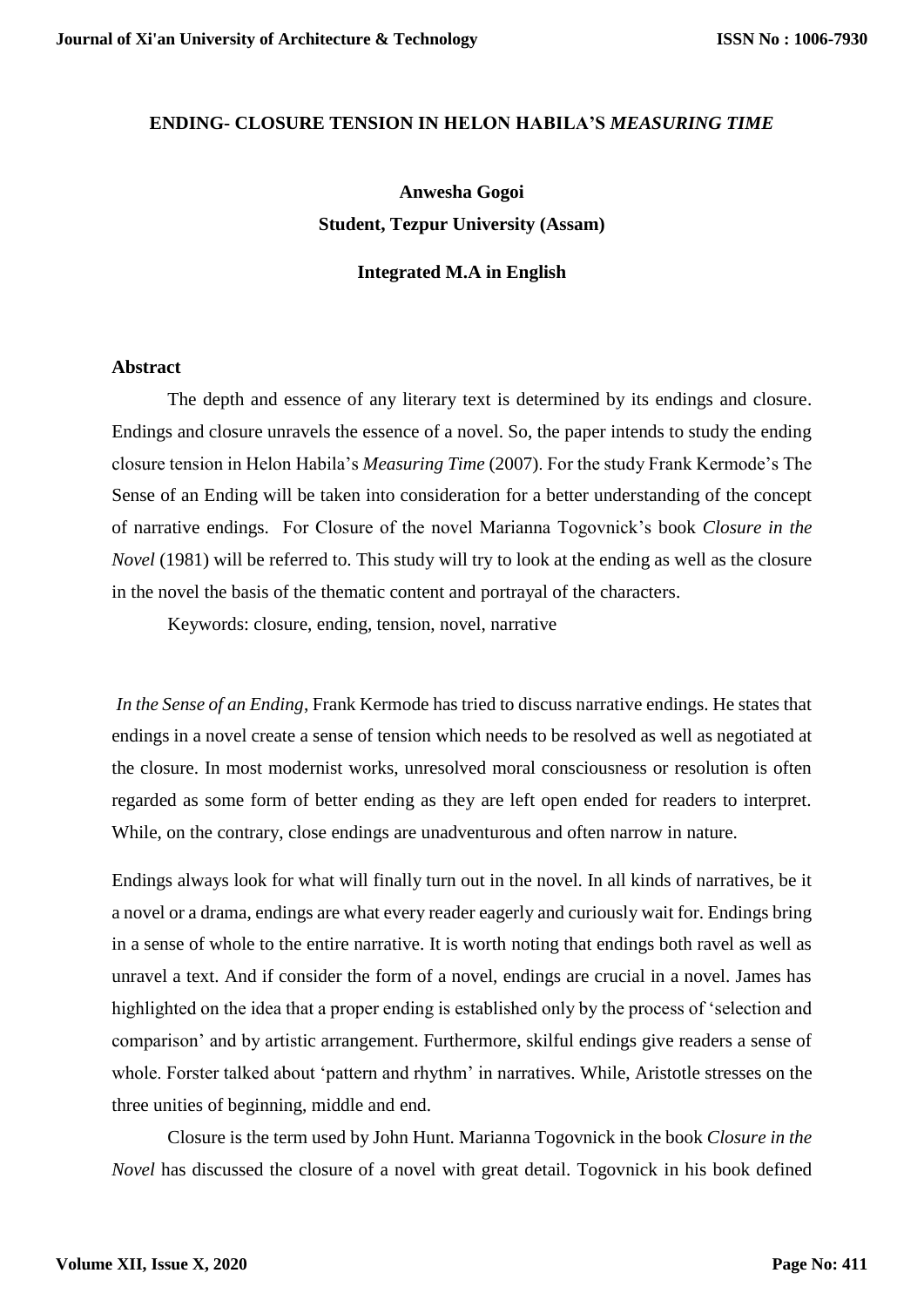closure as 'a sense that nothing necessary has been omitted from a work'. It implies that something has not simply ended, but has been resolved and is now complete. A sentence reaches its end with a full stop. However, a sentence also needs to have a closed internal structure and should make sense. Closure implies that all narratives are tied together. Closures can begin at the novel's first line in some cases. While in others, closures can be assessed by looking at epilogues or at the several scenes. In scenic endings the final dialogue between two or more characters are presented without any authorial commentary. Epilogues are mostly overview endings while scenic endings are often close-up endings.

So in this paper an attempt is made to examine the tension between endings and closure in the postcolonial novel *Measuring Time* by Helon Habila. The novel was published in the year 1967 and is a representation of the third wave of Nigerian literature.

The novel *Measuring Time* narrates the story of twins, Mamo and La Mamo born to an oppressive and uncaring father, Lamang in a Northern Nigerian village named Keti. The novel portrays the story of rewriting the history of Keti village, the failed political career of Lamang as a leader and his eventual death. The story centres on Mamo, Lamang's son and his attempt to rewrite the history of Keti, his failed relationship with Zara and LaMamo's exploits in the Chad and Liberia wars. The novel also explores the role play of missionary in Nigeria.

Kermode and Julian Barne's in *The Sense of an Ending* try to discuss the essentials when it comes to ending in a novel. Kermode's book published in 1967 is a critique of fiction. While Barnes's book, is a fiction as critique which describes Kermode's theories on the relationship between reality and fiction, time and memory, genesis and apocalypse. For Kermode, the attribution of meaning to a life or event is always a way of fictionalizing it. He states that all kinds of fictions be it literary, political or religious are essentially dependent on the concept of apocalypse. Kermode thinks that form and plot are the best ways to make sense of time and reality. Once time is fictionalized or transformed into narrative it becomes human time. Fiction therefore requires a sense of order and meaning. Meaning depends on having a proper sense of genesis and apocalypse. While creating fiction we face the challenge of memory in telling a story and constructing it meaningfully, because all stories are about the past.

Mamo is the narrator of the novel *Measuring Time*. So in this case he is on his verge of death being affected by the deadly disease of anaemia. As he is recalling his past he has used memory of his past experiences here. He narrates the story right from his birth along with his twin brother Lamamo and the death of their mother right after their birth. Their father Lamang was so cruel that he did not attended the funeral of his dead wife. Instead he chose to take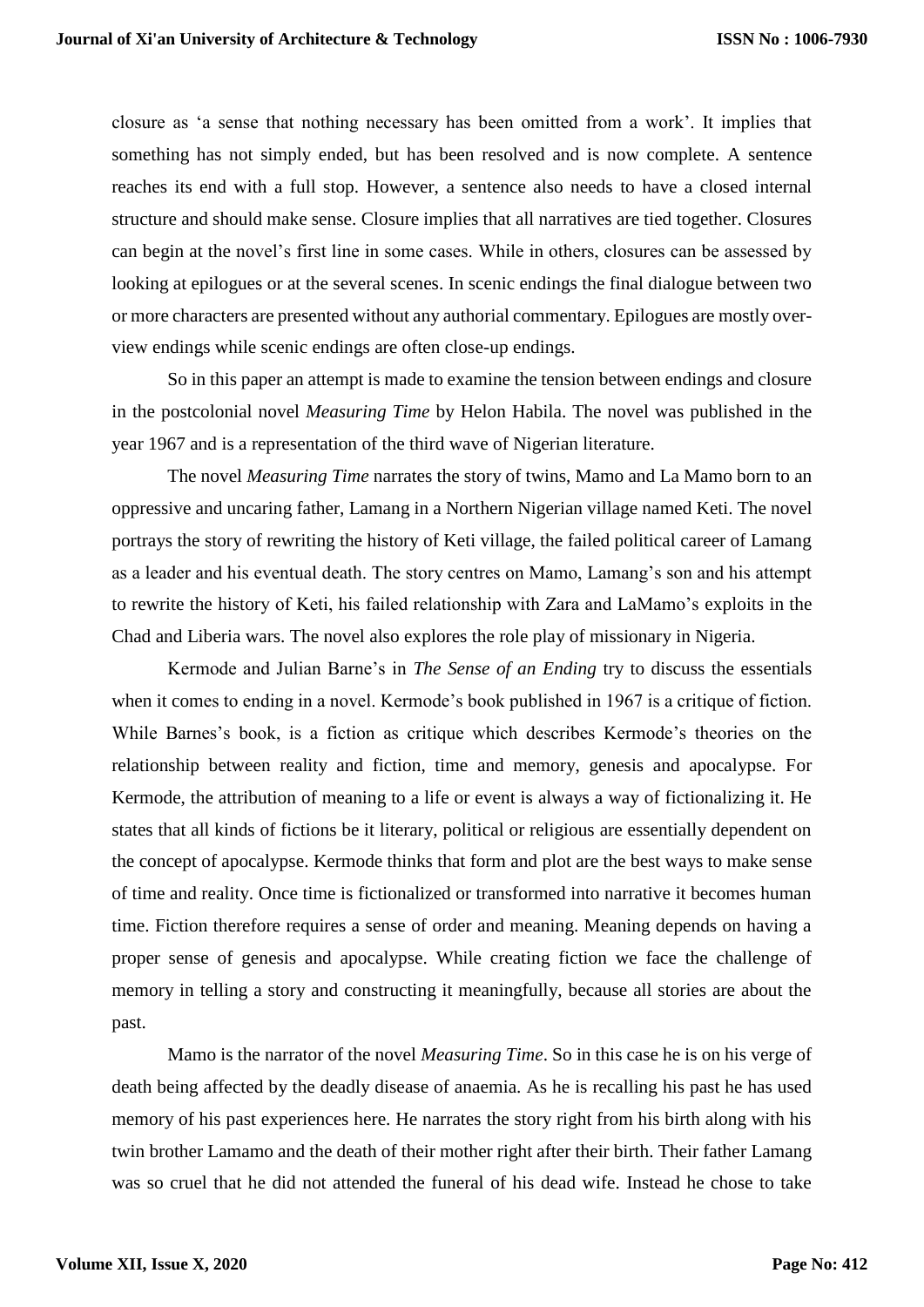shelter in his old lover's company. It was only through the narration of their Aunt Marina through which they know the atrocities of their father. After that they developed a strong sense of hatred for their father.

Also, it is worth noting that memory does not operate according to the rules of chronology. As far memory is concerned with the past, it is always about the present of the rememberer. Forgetting as much as remembering is also a function of memory. Memory can be mneme or anamnesis. Mneme is memory which is spontaneous and anamnesis requires an effort to recall or requires laborious recollection.

In *Measuring Time* the narrator, Mamo has employed mneme while recalling the memories of his past. At some point he gets stuck as what to write next. He is writing in the present recalling the times of his past days since his childhood. So, here comes in the question of fiction and reality as suggested by Kermode.

Next comes in, crisis or apocalypse when we are to discuss a novel. Time and memory has a very significant role to play as a thing or memory that was important at one point of time may be useless at the present moment. A moment of crisis creates an enlightened consciousness and new meaning without which the story would be incomplete. Apocalypse depends on imaginatively recorded past and imaginatively predicted future (Kermode, 8). The Apocalypse as pointed by Kermode introduces two concepts: *kairos* and c*hronos*. Kairos is a moment of crisis which is concerned with personal crisis like death, suffering or guilt, a point in time which is filled with significance and charged with a meaning. While, Chronos is the passing time or waiting time. *Kairos* is critical time whereas *chronos* is quantitative time (Kermode, 46-47).

In case of the novel *Measuring Time* the central protagonist Mamo faces kairos as well as chronos.

Mamo was in a point of crisis when he had to return back home due to his sickly disease of anaemia. He even had to leave his university half way. It was at this point when his Uncle Illiya offered him the job as a teacher in the Keti School. He felt very dejected at this point of time. Therefore, he resorted to writing in order to pass his time. When he established himself as a writer, he was entrusted to write a biography for the Mai. His tensions almost reached a climatic position when he was entrusted to write the biography. It is because the Waziri tried to mould Mamo's writing to gain favour of the people and thereby become the next Mai of Keti. It seems clear that he is not a good person. As the novel progresses, it Mamo realizes that the Waziri is a manipulative person who can do anything in pursuit of power. Moreover, the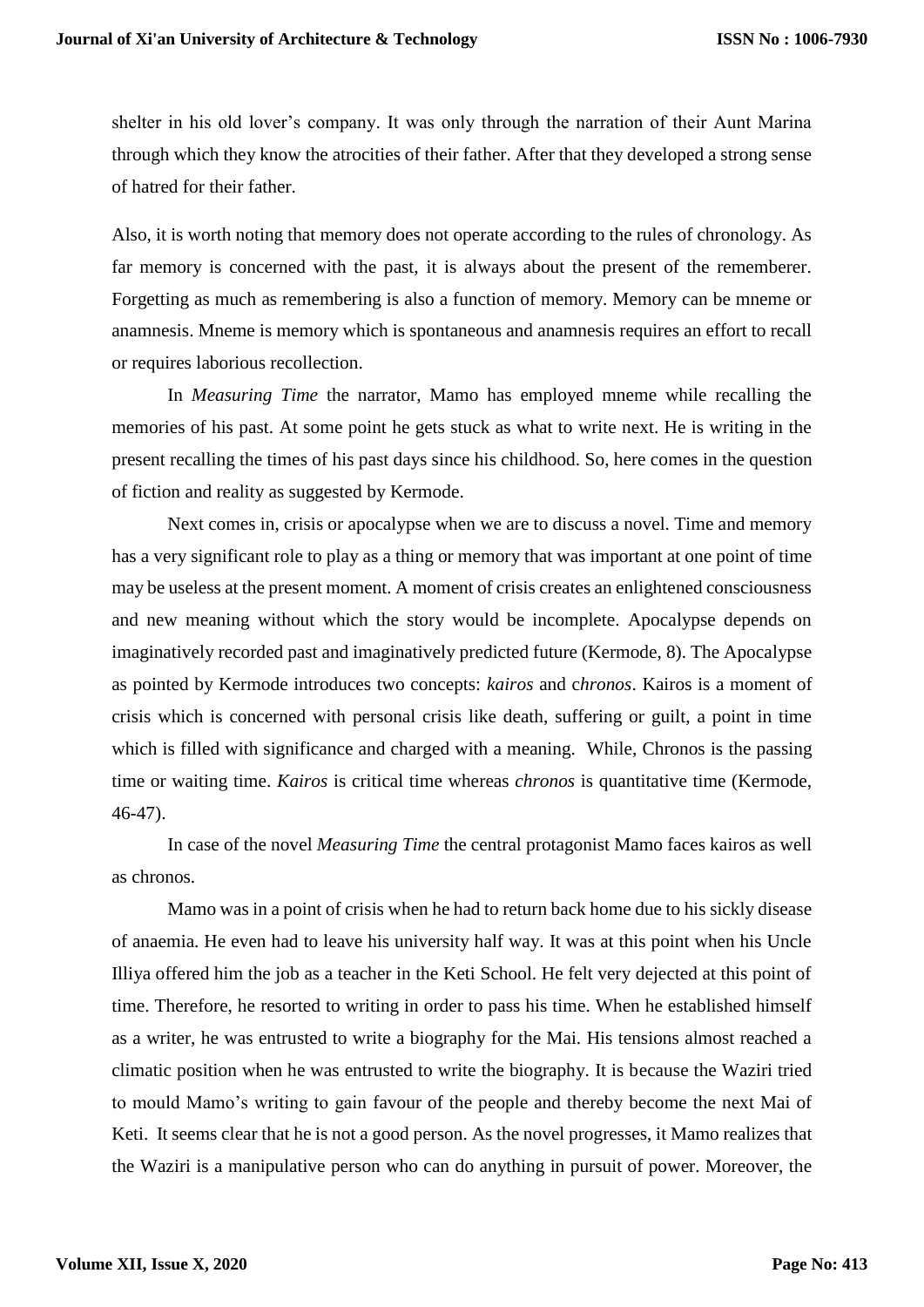clash between the Muslims and the Christians offers an opportunity to Mamo to know the true colour that the Waziri is evil. In the conflict, many people are arrested including Auntie Marina. And to release Auntie Marina, the Waziri insists that Mamo must do his work of writing the biography of the Mai in which the Waziri will enjoy an important presence, and secondly, urged Mamo to keep quiet on the millions of money realised during the fund-raising ceremony.

Narratives play a very vital role in Mamo's life that too since his childhood. He was first introduced to the world of narratives by his Aunt Marina. Moreover, it is letters through which that both the twins, Mamo and LaMamo comunicated and kept in touch with each other. In one of his letters, LaMamo regrets about the conflict in Liberia and war in general. He has even lost one of his eyes in the war. As LaMamo is moving from Liberia to Guinea, fighting, his father Lamang is neck deep in the politics changing from one party to another. Moreover, Mamo keeps himself engaged in research activities leading to the publication of a review of Drinkwater's *A Brief History of the People of Keti* by the *History Society Quarterly*. Also, Asabar becomes the leader of the Youth wing of Lamang's political party and wishes that LaMamo comes back to join in the politics because according to him, "the party needs people like him at this time". (*Habila* 154). Furthermore, Lamang's political ambition was washed away and his life is finally doomed with his death.

When the Waziri blackmailed Mamo to include him in the Mai's biography Mamo was in a great confusion and crisis. It is at this point that his brother La Mamo came to his rescue. He advised him never to include the Waziri as he very well knew his intensions. He said: "People like that must be opposed no matter what". (*Habila* 288).

Mamo too was a failure when it comes to love. While working at the Keti School, Mamo fell in love with Zara, the wife of a soldier. But his love was never successful as Zara fled away to South Africa with her university friend. Towards the end of the novel, we could see Mamo waiting for Zara but there is no sign as to whether to will meet or not.

Chronos in the novel basically happens at the latter part of the novel when Mamo is waiting for Zara and also his own death.

Zara is a significant character in the novel. She also encounters a sense of kairos. In the novel, she is grieving the relationship shared between her and her mother. She gets into a loveless marriage in order to please her mother who seems to blindly support custom and tradition even injustice and abuse meted out to her daughter by her irresponsible husband. What is worse, as Zara battles the ensuing emotional and legal crises caused by her failed marriage is that her mother does not appear to be terribly bothered about her own daughter. It is this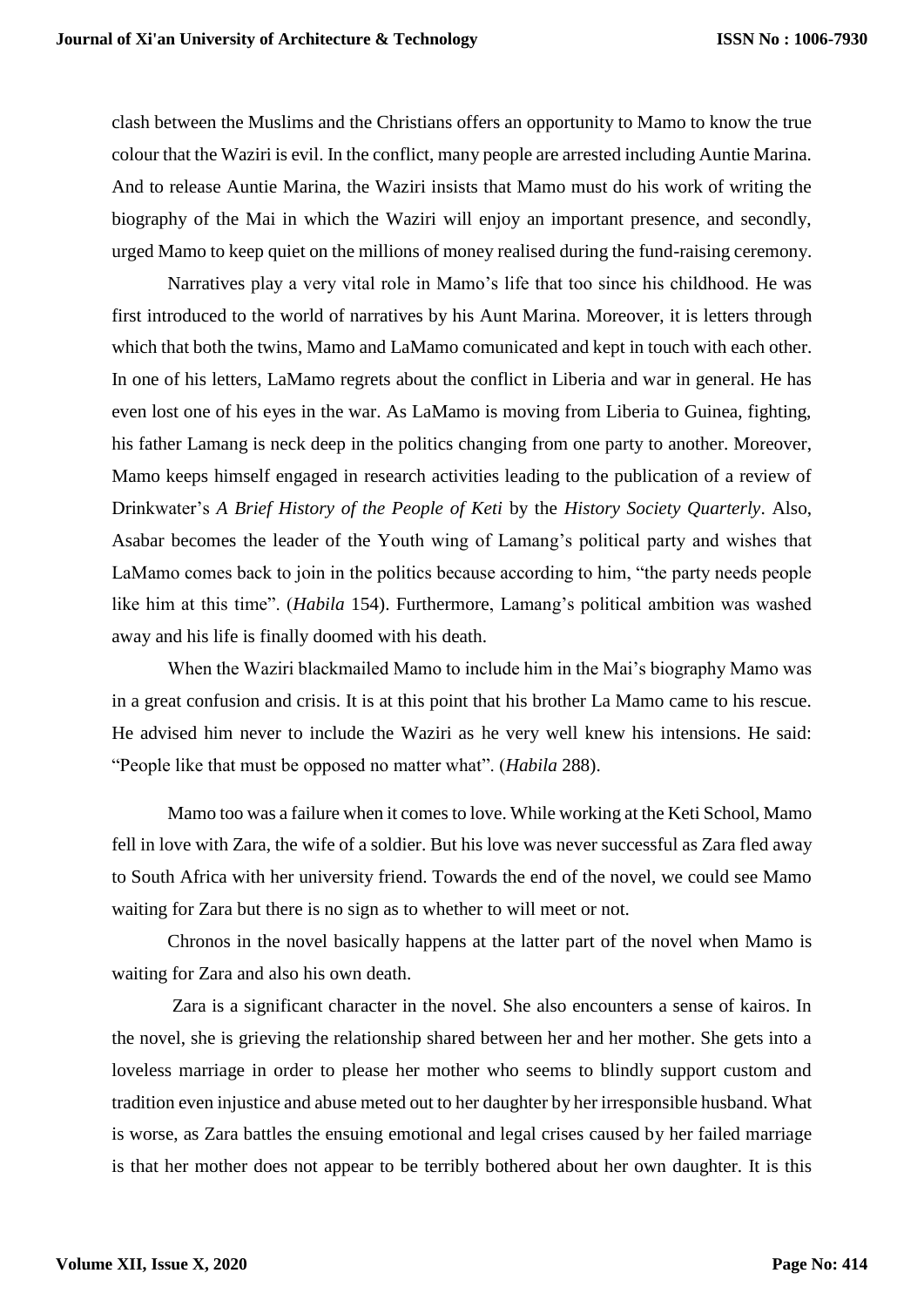absence of maternal support and understanding which plays a major role in the onset of Zara's mental breakdown.

Closure is the process by which a novel reaches an appropriate conclusion or what the author thinks to be a proper conclusion. It is believed that anti-closure or open endings are called effective closure. Regarding the technique of identifying closure he stresses on the importance of looking at the epilogues or the different scenes in a novel. Furthermore, he discusses about the relationship shared by an author with the reader and also the relation of an author with his self. Closure is the provision of a feeling of nothing more is to be said, a feeling of being comfortable putting a book down. The word closure in literature implies the resolution of a trauma. Most novels try to create a state of emotional uncertainty, an engagement with that uncertainty, and finally the resolution of that uncertainty.

In the novel, Mamo's status as a writer is left ambiguous or open ended. Though the narrative continually indicates of him becoming the biographer of Keti, by repeatedly using the phrase 'When Mamo wrote his biography of…' to introduce new chapters and characters, in the narrative this never occurs. Moreover, the biography he is tried writing for the Mai is never written and the story of Keti is never told. From these two important standpoints the novel *Measuring Time* lacks a sense of closure.

In his book Torgovnick basically discussed the various terms useful for us to understand the concept of closure well. Regarding the pattern of endings he classified them into- circular endings, parallel endings, tangential endings, and linkage endings. The ending in the novel *Measuring Time* is open ended and scenic. It is because the narrative ends with no proper resolution when we consider Mamo's life. Also, throughout the narrative we see the demise of most the characters in the novel which is in itself tragic. The narrator Mamo too is awaiting his death but at the same time he is waiting for Zara whom he loves so dearly. The question of whether he will meet Zara or not is not resolved here and is left for interpretation. Also, it is said that the novels having open endings can be considered as having good closure.

In case of the novel *Measuring Time* the protagonists Mamo's future is forever uncertain as he spends most of his days waiting: for his lost love Zara, for something to write about, for his sickle-cell disease to kill him. As the characters are in a state of stasis, the lack of closure of the narrative is the only possible endings for the text.

However, it is worth noting that at some points of the novel the tensions evolved were resolved. The novel *Measuring Time* can be considered to be traditional in its structure of narration. The majority of its major storylines find some sense of closure. Mamo and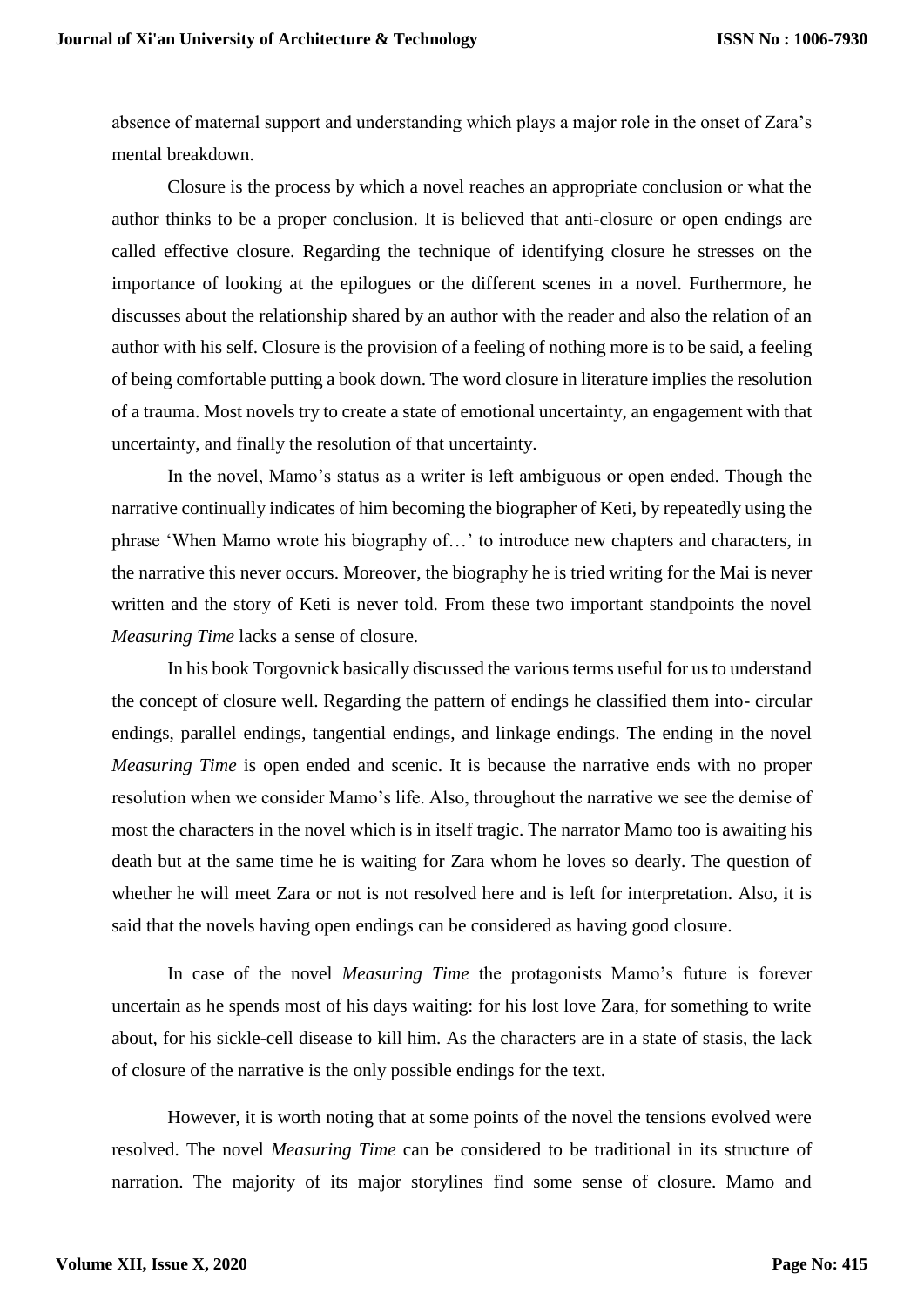LaMamo's oppressive father, Lamang dies following his failures in politics and in life (Habila 220). Again, the corrupt Mai Mamo selfish motives are exposed and justice is finally delivered (Habila 350). The younger twin, LaMamo eventually returns home after his years of war and dies in the struggle against the Mai after reuniting with his brother (Habila. 354).

This closure is basically on the narrative's surface level. If we consider the depth of the narrative of *Measuring Time* it is not a plot of the two brothers or their village. But, the narrative focuses more on the central character Mamo. Even the narrative tries to look as to how Mamo's tries to build his own identity alone after his brother left for the army. Mamo also shared a relationship with Zara, a childhood acquaintance, who might be his companion as his twin left. Moreover, his aspiration to be a writer marks Mamo's existence which helps in the further movement of the narrative.

Thus, we can conclude saying that the Helon Habila through the narrative of *Measuring Time* tries to employs the tension between ending and closure. The ending to a great extent tries to resolve the tension though it is uncertain as the ending is open and is left open for further interpretation. In case of closure, it is not fully achieved in the novel though in most cases a probable sense of closure is indicated. It is worth noting that by refusing narrative closure and endings, these narratives and their representation of individuals and conflicts stresses on the importance of continued negotiation and interrogation necessary in the postcolonial fictions. By denying a proper closure, Habila has tried to resist the traditional closure of the novel. Furthermore, the novel can also be regarded as a re-storying of Nigerian history. The open ending of the novel has hinted that the text can be revisited and reinterpreted. Thus the novelist has to some point tried to touch the four R's of postcolonial fiction.

### **WORKS CITED**

- Akung, Jonas Egbudu. "New Historicist Dimensions in Helon Habila's *Measuring Time".* Vol. 1 No. 4, International Journal of Applied Linguistics & English Literature, ISSN 2200-3452, September 2012.
- Akpome, Aghogho. "Child and youth protagonists in Habila's *Measuring Time* and Dangor's *Bitter Fruit",* DOI 10.17159/2309-9070/tvl.v.55i2.1783.
- Ganapathy, Maya. "A Liberal State of Mind: Formal Reconstructions of Statehood in the Anglophone African Novel", Washington University, St. Louis.